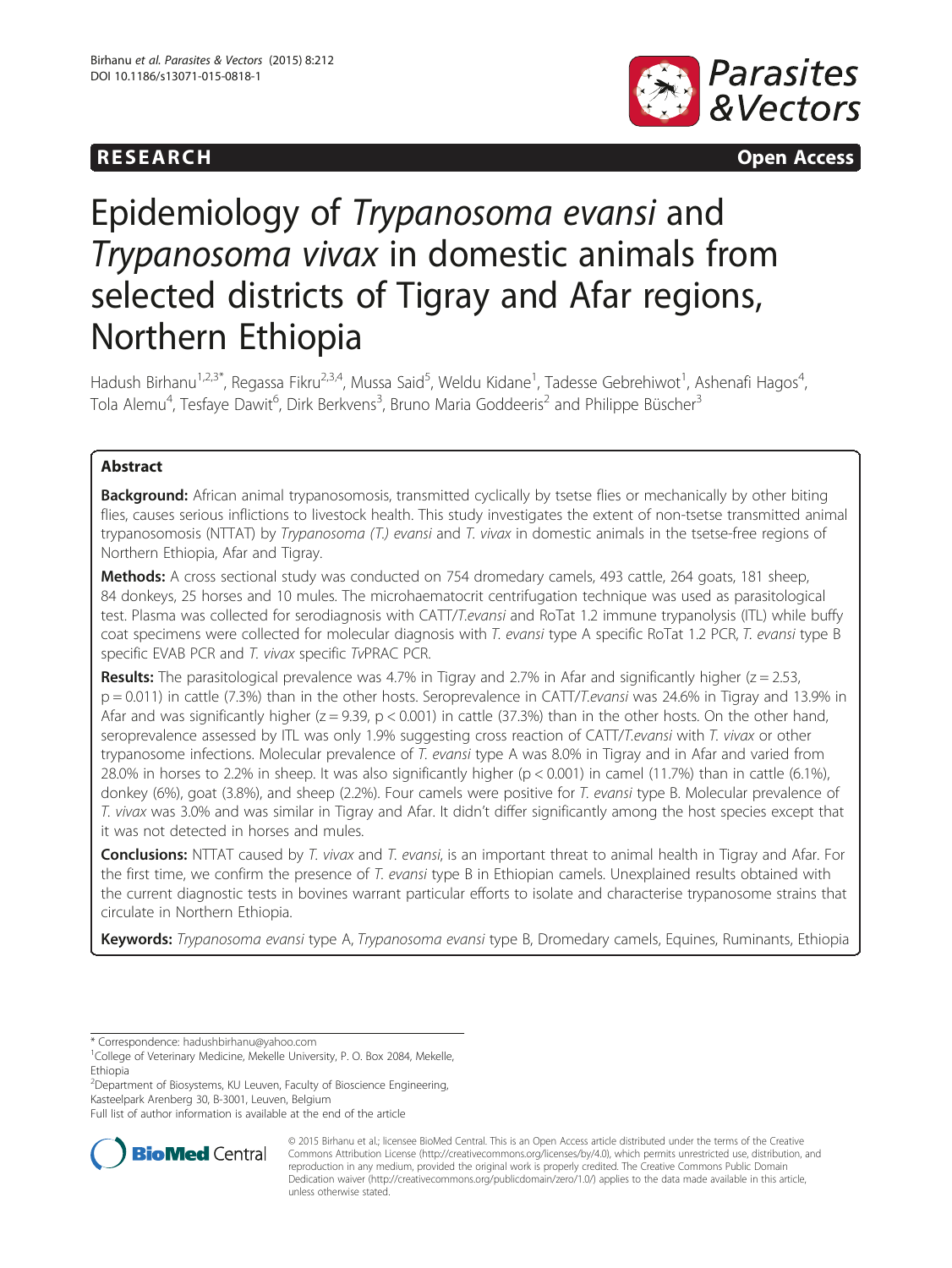#### Background

Ethiopia is the richest country in livestock population in Africa with more than 52 million heads of cattle, 46 million small ruminants, about 9 million equines (donkeys, horses and mules) and 1 million camels [\[1](#page-8-0)]. The livestock resource contributes to 12% of the total gross domestic product (GDP) and over 45% of the agricultural GDP of Ethiopia. However, the benefit derived from livestock is far below its potential. Inadequate food supply, high disease prevalence, poor genetic resources and poor marketing are the main bottlenecks for the development of the livestock sector [[2](#page-8-0)].

African trypanosomosis is one of the most important animal diseases encountered in all agro-ecological zones of the country and hinders the efforts made for food self-sufficiency [\[3](#page-8-0)]. African trypanosomosis is a general term for infections in many different hosts (man and his domestic animals and wild animals) caused by various trypanosome species with Trypanosoma (T.) brucei, T. congolense, T. vivax, T. evansi and T. equiperdum as the most important ones [\[4](#page-8-0)]. African animal trypanosomoses (AAT) cause serious inflictions to the health of livestock ranging from anaemia, loss of condition and emaciation, abortion, death etc. [\[5-10](#page-8-0)]. The trypanosomes responsible for AAT in Ethiopia are T. vivax, T. congolense, T. brucei, T. evansi and T. equiperdum [[11\]](#page-8-0).

T. congolense and T. brucei are exclusively found in the tsetse-infested areas of Ethiopia while T. evansi and T. equiperdum occur in the tsetse-free areas. T. vivax can be found in both tsetse-infested and tsetse-free areas except in the highlands, which are >2500 meter above sea level [[11,12\]](#page-8-0).

In Africa, T. vivax is transmitted both cyclically by Glossina spp. and mechanically by horse flies (Tabanidae) and stable flies (Stomoxys sp.). It circulates in several species of ungulates including cattle, small ruminants, equids, camelids and wild animals such as antelopes [[4](#page-8-0)]. Wild ungulates, especially buffaloes and antelopes, as well as trypanotolerant cattle are generally symptomless carriers [[13](#page-8-0)]. T. vivax is also endemic in Latin America where its transmission is exclusively mechanical through biting flies  $[14-17]$  $[14-17]$  $[14-17]$  $[14-17]$ .

T. evansi has multiple means of transmission of which mechanical transmission by biting insects is the most important in camels and other large animals. Other transmission routes such as the bite of vampire bats and oral transmission in carnivores has been documented [\[4](#page-8-0)[,18](#page-9-0),[19](#page-9-0)].

In Ethiopia, T. evansi is widely distributed across the six agro-climatic zones and mainly coincides with the distribution of camels [[20](#page-9-0)]. Trypanosomosis due to T. evansi (surra) is the number one protozoan disease of camels. Horses are also very susceptible. Infected camels and equines may die within 3 months. Moreover, cattle, buffalo, pigs, goat and sheep infected with T. evansi

suffer from immunosuppression, resulting in increased susceptibility to other diseases or in vaccination failure [[21-23](#page-9-0)]. For example, experimental infections in buffalo and pigs have shown reduced cellular and humoral responses after vaccination against classical swine fever and Pasteurella multicoda in T. evansi infected animals compared to uninfected animals [\[24-26](#page-9-0)].

T. evansi strains with kDNA minicircle type A are the most abundant and found in Africa, South America and Asia [[27](#page-9-0)-[29\]](#page-9-0). They are also characterised by the presence of the gene for the Variant Surface Glycoprotein (VSG) RoTat 1.2. This RoTat 1.2 VSG is expressed early during infections resulting in the detectability of anti-RoTat 1.2 antibodies in animals infected with T. evansi type A [\[30](#page-9-0)]. In contrast, T. evansi strains with type B minicircle are far less common and have so far been isolated only from camels in Kenya [[31-35](#page-9-0)]. Ngaira et al. showed that T. evansi type B typically lacks the RoTat 1.2 gene and as a consequence, infections with this type are not detected with serological and molecular tests based on RoTat 1.2 VSG, like CATT/T.evansi and RoTat 1.2 PCR [\[32](#page-9-0),[34,36,37](#page-9-0)].

Despite the considerable number of epidemiological studies carried out in Ethiopia on cattle and camel trypanosomosis in parts of Southern Nations, Nationalities, and Peoples' Region (SNNPR), and in Oromiya and Amhara regions, information from Tigray and pastoral areas of Afar, belonging to the tsetse-free areas of Ethiopia, is scanty [\[38](#page-9-0)-[45](#page-9-0)]. In addition, due to limited logistic resources and poor diagnostic facilities, the exact burden and socioeconomic impact of AAT is probably underestimated and information on prevailing trypanosome species and affected hosts remains inaccurate and fragmented [[44](#page-9-0),[46,47\]](#page-9-0). Therefore, this study was designed to investigate the distribution of T. evansi and T. vivax in selected districts of Tigray and in pastoral areas of Afar.

Diagnosis of AAT is often based on clinical suspicion. Parasite detection is cumbersome in many cases where only low numbers of trypanosomes circulate in the host body fluids [[47](#page-9-0)]. Techniques for concentration of the trypanosomes by centrifugation of a blood specimen can be applied. After centrifugation of some blood in a capillary tube, the trypanosomes can be detected directly under the microscope at the level of the white blood cell layer (the buffy coat) [[48\]](#page-9-0). Where differential diagnosis is needed, the capillary tube can be broken and the buffy coat spread on a microscope slide for examination according to Murray et al. [[49\]](#page-9-0). A more sensitive technique is the mini Anion Exchange Centrifugation Technique (mAECT) but the technique works best with T. brucei and T. evansi and has poor diagnostic potential for T. congolense and T. vivax  $[50-53]$ .

As an alternative to parasitological diagnosis, molecular diagnostic tests have been developed. For the diagnosis of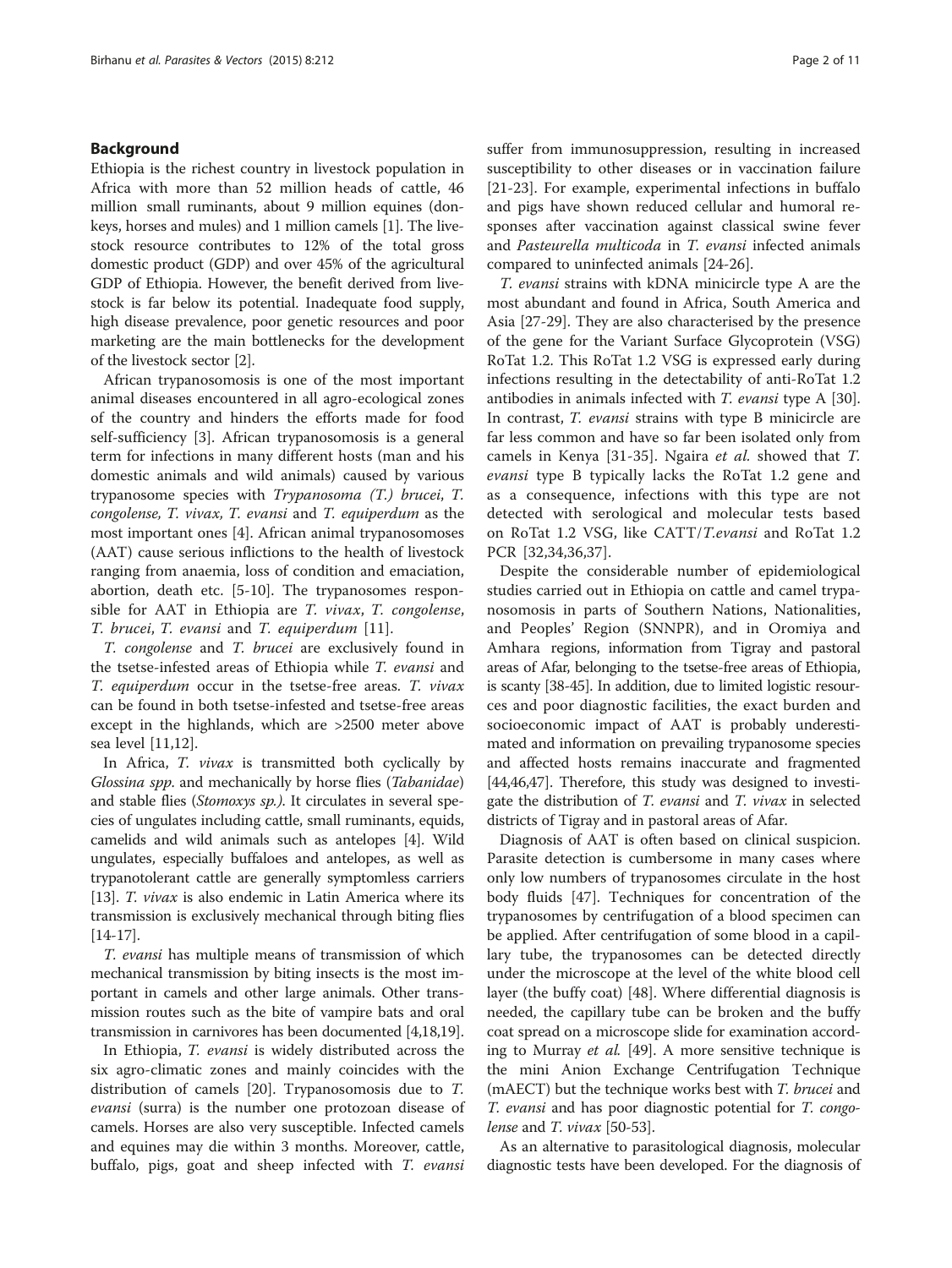surra, the PCR RoTat 1.2 and Q-PCR RoTat 1.2 are specific for T. evansi type A and PCR EVAB is specific for T. evansi type B [[34,37,54](#page-9-0)]. For the molecular diagnosis of T. vivax, the ITS-1 PCR and proline racemase PCR (TvPRAC PCR) can be employed [[55,56\]](#page-9-0). Neither parasitological nor molecular tests are 100% sensitive, due to the often low number of circulating parasites.

Serological tests are able to reveal ongoing or past trypanosome infections based on antibody detection. For surra, the most specific antibody detection tests make use of the T. evansi specific variant surface glycoprotein (VSG) RoTat 1.2 as antigen. The CATT/T.evansi is such a test in the form of a direct agglutination test and is the only rapid diagnostic test for surra that is recommended by the World Organization for Animal Health [\[57,58](#page-9-0)]. By virtue of its format as a direct agglutination test, CATT/T.evansi can be applied on any host species. Knowledge about the antigenic repertoires of T. vivax is almost non-existent. Most antibody detection tests for T. vivax make use of more or less purified native antigens leaving room for non-specific reactions. In regions where T. vivax and T. brucei or T. evansi occur together in the same host species, it is almost impossible to identify the infecting trypanosome species at the level of circulating antibodies in the host [[47,59](#page-9-0)-[61](#page-10-0)]. Only recently, recombinant  $T$ . *vivax* specific antigens are being investigated for their diagnostic potential [[62\]](#page-10-0).

The present study provides data on the epidemiology of AAT in domestic animals in two tsetse-free regions of Ethiopia.

# Methods

# Study areas

The study was conducted in selected districts (weredas) of Tigray and pastoral areas of Afar, representing tsetsefree areas of Ethiopia. Tigray region is located in the northern part of Ethiopia between longitudes 36°27′ E and 39°59′ E and latitudes 12°15′ N and 14°57′ N (Figure 1). It shares international boundaries with Eritrea and Sudan and regional boundaries with Amhara and Afar regions of Ethiopia. Tigray is divided into four zones and 35 weredas [[63](#page-10-0)]. Selected "tabias" or peasant associations from the districts of Raya-Azebo (southern zone), Tselemti (northwestern zone) and Kafta-Humera and Tsegede (western zone), were included.

Afar region, one of the four major pastoral regions in Ethiopia, occupies an area of about  $270,000 \text{ km}^2$  and is situated between longitudes 39°34′E and 42°28′E and latitudes 8°49′N and 14°30′N [[64](#page-10-0)]. The region shares international boundaries with the State of Eritrea and Djibouti, as well as regional boundaries with the regions of Tigray, Amhara, Oromia and Somali (Figure 1). The Afar region consists of 5 administrative zones (sub-regions) [[65](#page-10-0)]. Taking into account the accessibility to the pastoral communities, "kebeles" or sampling stations were

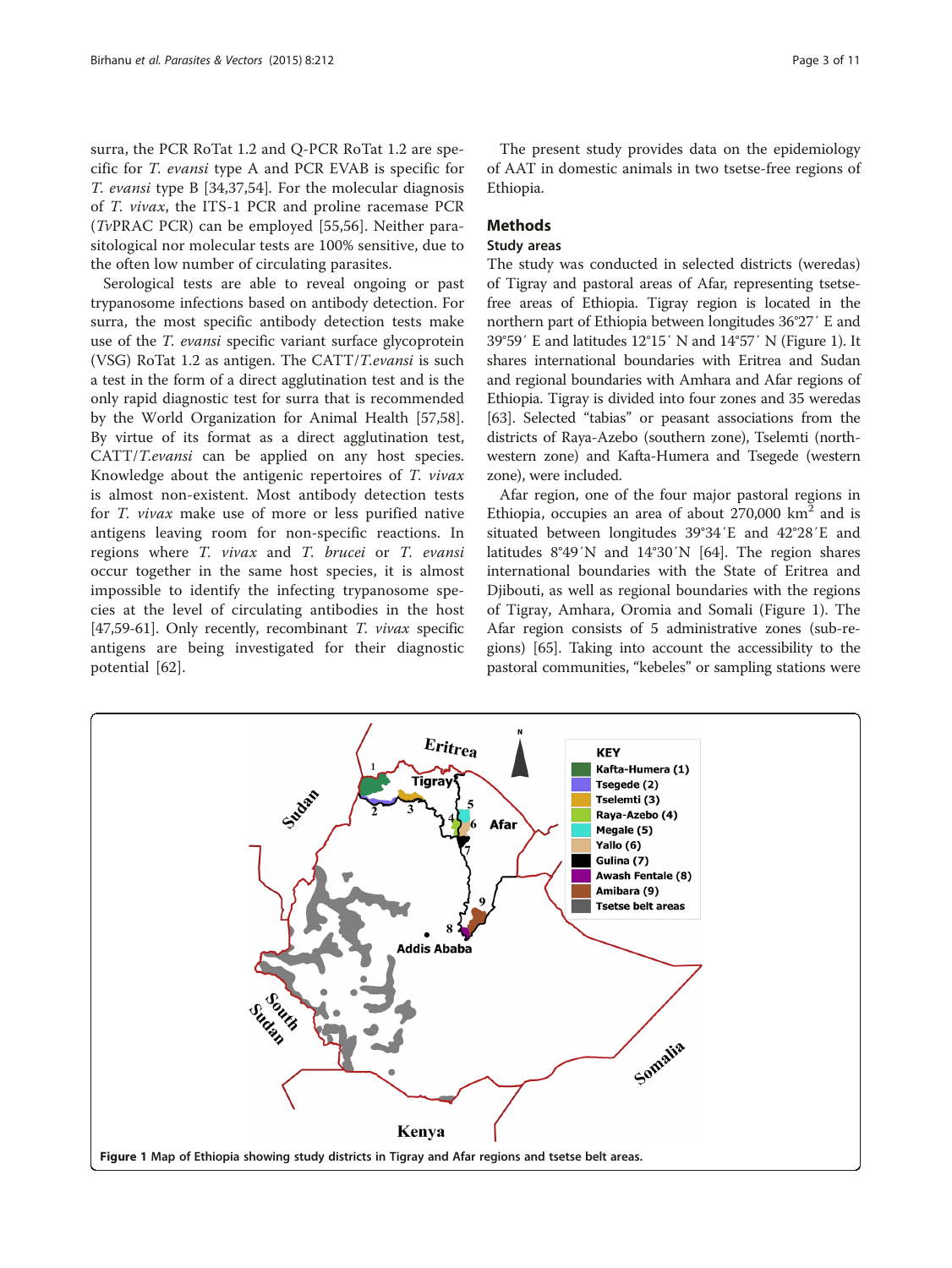selected in the districts of Megale (zone 2), Awash Fentale and Amibara (zone 3) and Gulina and Yalo (zone 4).

#### Ethics statement

The study protocol was approved by the Veterinary Ethics Committee of the Institute of Tropical Medicine (EXT2012-1).

#### Study design, study animals and specimen collection

Considering 95% confidence level and average prevalence of 30% [[44\]](#page-9-0), the number of specimens to collect was planned according to Thrusfield [[66\]](#page-10-0) as  $n = (1.96)^2$  ×  $P_{exp}(1-P_{exp})/d^2$ ; where: n = required sample size, d = absolute precision required  $(d = 0.05)$ ,  $P_{exp} = expected$ prevalence of the disease. A cross sectional study was conducted from February till July 2013 on 1811 domestic animals comprising 754 dromedary camels, 493 cattle, 264 goats, 181 sheep, 84 donkeys, 25 horses and 10 mules. The animals were sampled at watering and grazing points and at veterinary clinics where they were brought for accaricide spraying and vaccination. Individual study subjects from willing owners were randomly selected regardless of age, gender and body condition [[66\]](#page-10-0). From each animal, 9 mL of jugular vein blood was collected in a heparinised Venosafe tube (Terumo, Leuven, Belgium), labelled with a unique code, placed in a coolbox at 4°C and processed as described below.

# Packed cell volume (PCV) and microhaematocrit centrifugation technique (mHCT)

The microhaematocrit (mHCT) was performed as described by Woo [[67](#page-10-0)]. Briefly, 4 microhaematocrit capillary tubes were filled with approximately 50 μL of blood from the Venosafe tube and stoppered with sealant. After centrifugation at 12,000 rpm for 5 min, the PCV was recorded and the tubes were mounted in a specially designed viewing chamber and examined under the microscope at 10x16 magnification for the presence of motile trypanosomes at the level of the buffy coat as described by Fikru et al. [[44\]](#page-9-0). Animals with confirmed presence of trypanosomes were treated free of charge with 0.25 mg/kg melarsamine hydrochloride (cymelarsan) in the case of camels or with 0.5 mg/kg isometamidium chloride (samorin, trypamidium) or 7 mg/kg diminazeneaceturate (berenil) in the case of ruminants.

# Preparation of plasma and buffy coat specimens

The blood collected in the heparinised Venosafe tubes was centrifuged for 10 min at 1,000 rpm and plasma was collected with a single use plastic transfer pipette into 2 mL tubes with screwcaps (Sarstedt, Nümbrecht, Germany). Plasma was stored at 4°C until testing for specific antibodies with CATT/T.evansi and subsequently frozen at −20°C. From the remaining blood specimen, 500 μL of buffy coat layer were collected by means of a micropipette with a filter tip and mixed with an equal volume of guanidium EDTA buffer (GEB; 6 M guanidium chloride, 0.2 M EDTA, pH 8.0) and stored at ambient temperature until DNA extraction [[68](#page-10-0)]. Of those animals that were parasitologically positive, part of the buffy coat was collected for cryopreservation in liquid nitrogen for later isolation of the parasite according to Pyana et al. [\[69\]](#page-10-0).

# CATT/T. evansi

Detection of T. evansi specific antibodies was carried out by CATT/T.evansi on plasma that was prediluted 1:4 in CATT diluent, according to the instructions of the manufacturer (Institute of Tropical Medicine, Antwerp, Belgium).

# Immune trypanolysis test for surra

From each plasma specimen, 30 μL were spotted on Whatman 4 filter paper (Whatman, Maidstone, UK) in Ethiopia and shipped to the Institute of Tropical Medicine, Antwerp, Belgium. For elution of plasma and test procedures, the protocol developed by Camara and coworkers, with modifications, was employed [\[70](#page-10-0)]. Briefly, from each filter paper, two 6 mm diameter disks were punched and placed in a well of a flat bottom microlon microtitre plate (Greiner Bio-One, Wemmel, Belgium). Antibodies were eluted overnight at 4°C in 40 μL of fetal bovine serum (FBS) followed by 1 hour on a plate shaker at ambient temperature. Twenty μL of the eluted fraction were transferred into a well of a U-bottom polystyrene microtitre plate (Sterilin, Newport, UK). Next, T. evansi RoTat 1.2 trypanosomes, grown in a mouse, were diluted in ice-cold guinea pig serum (GPS) and kept on ice to obtain a suspension of 5 trypanosomes per microscopic field according to the matching method [[71](#page-10-0)]. Twenty μL of this suspension were added to each well of the microtiter plate with the eluted specimens and incubated at ambient temperature for 1 hour. Antibody mediated complement lysis was assessed by dispensing 5 μL of the reaction mixture on a microscope slide, covered by a 18×18 mm cover slip and examination at 25×10 magnification under a phase-contrast microscope. Trypanolysis was considered positive when at least 50% of the trypanosomes were lysed [\[70\]](#page-10-0).

#### DNA extraction

DNA extraction was performed with the High Pure PCR Product Purification Kit (Roche Diagnostics, Mannheim, Germany). Since unexpected clotting of the buffy coat specimens preserved in GEB was observed, 200 μL of tissue lysis buffer and 50 μL of proteinase K (Roche Diagnostics, Mannheim, Germany) were added to the 1 mL buffy coat-GEB mixture followed by digestion for 90 min at 56°C under constant shaking at 1,000 rpm.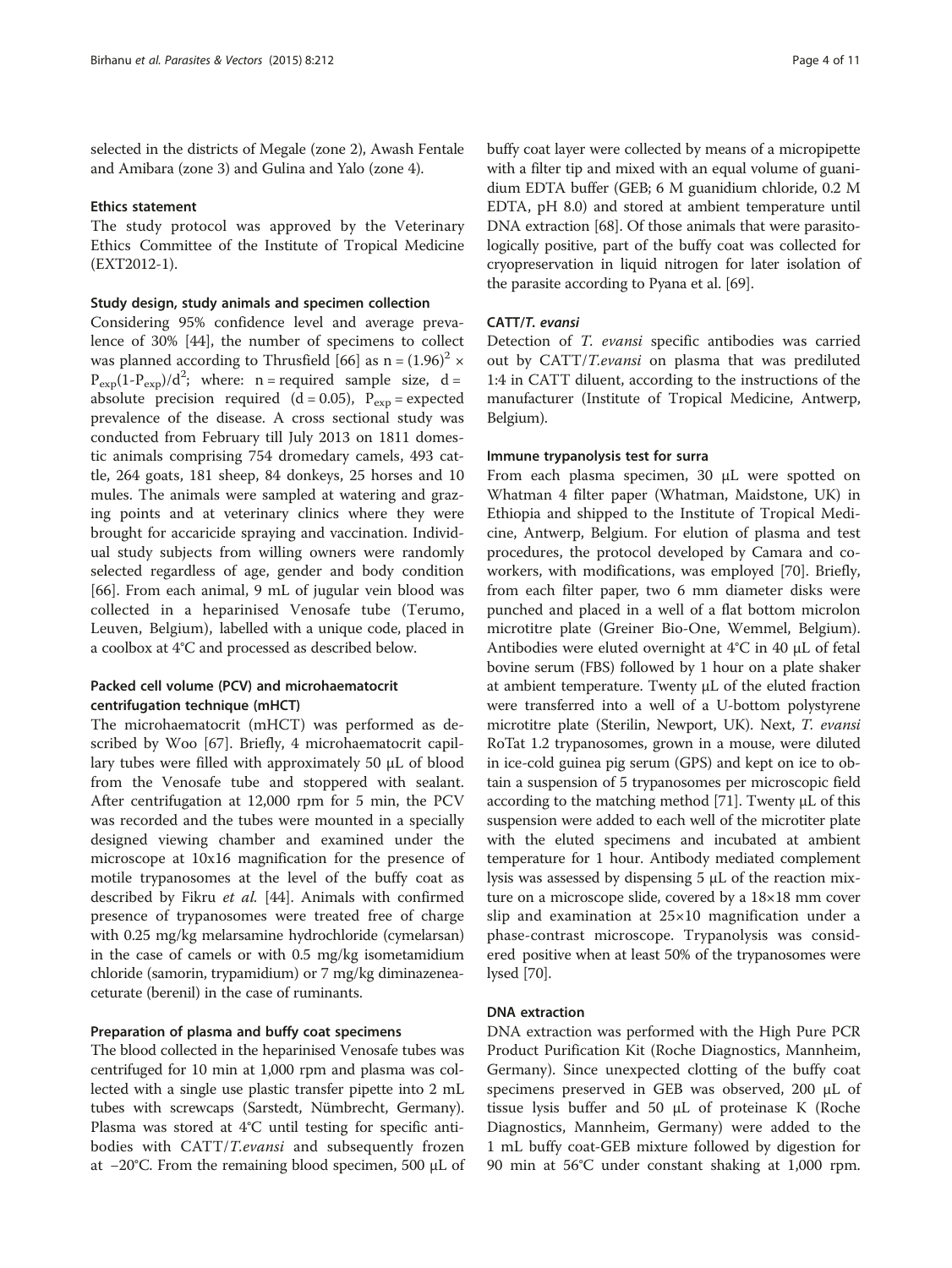Eventually, DNA was extracted from 240 μL of this mixture and stored at −20°C until use. DNA concentrations were measured in the Nanodrop ND-1000 UV–vis spectrophotometer (NanoDrop Technologies, Wilmington, USA) or the Qubit 2.0 Fluorometer (Life Technologies, Carlsbad, USA).

# **PCR**

All PCR amplifications were carried out in 200 μL thinwall PCR tubes (ABgene, Epsom, UK) in a T3 thermocycler 48 (Biometra, Göttingen, Germany). Amplified products were visualised under UV after electrophoresis in a 2% agarose gel at 135 V for 30 minutes and staining with ethidium bromide. To check the quality of DNA, a PCR targeting vertebrate cytochrome b was performed [[72,73\]](#page-10-0). To detect T. evansi type A, the RoTat 1.2 PCR was conducted [[37\]](#page-9-0) while the EVAB PCR was used for the detection of T. evansi type B [\[34\]](#page-9-0). Detection of T. vivax was performed by means of TvPRAC PCR [\[56](#page-9-0)]. ITS1-PCR was used to test part of the specimen collection for T. congolense, T. theileri and Trypanozoon [\[55](#page-9-0)]. Each PCR assay was done in 25 μL reaction volumes with 12.5 μL HotStarTaq polymerase master mix (Qiagen, Leipzig, Germany) containing 2.5 units HotStarTaq DNA polymerase,  $1 \times PCR$  buffer with 1.5 mM MgCl<sub>2</sub> and 200 μM of each dNTP, 0.8 μM of each primer (Biolegio, Amsterdam, Netherlands), 8 μL accugene water (Lonza, Verviers, Belgium) and 2.5 μL of template DNA.

The target genes, primer names and sequences and expected amplicon lengths are represented in Table 1. Compared to the references cited in the table, some minor changes were made at the level of the polymerase and master mix, the initial denaturation step and the numbers of cycles. Cycling conditions for the different PCRs were as follows. Cytochrome B PCR: 94°C for 15 min and 35 cycles of 30 sec at 94°C, 30 sec at 52°C, 30 sec at 72°C and final extension for 5 min at 72°C. RoTat 1.2 PCR: 94°C for 15 min and 40 cycles of 30 sec

|  |  | Table 1 Specifications of the PCR assays used in the study |  |  |  |  |  |  |  |  |  |
|--|--|------------------------------------------------------------|--|--|--|--|--|--|--|--|--|
|--|--|------------------------------------------------------------|--|--|--|--|--|--|--|--|--|

at 94°C, 30 sec at 59°C, 30 sec at 72°C and final extension for 5 min at 72°C. EVAB PCR: 94°C for 15 min and 30 cycles of 30 sec at 94°C, 30 sec at 60°C, 60 sec at 72°C and final extension for 1 min at 72°C. TvPRAC PCR: 94°C for 15 min and 30 cycles of 30 sec at 94°C, 30 sec at 63°C, 30 sec at 72°C and final extension for 5 min at 72°C. ITS-1 PCR: 94°C for 15 min and 40 cycles of 30 sec at 94°C, 30 sec at 60°C, 30 sec 72°C and final extension for 5 min at 72°C.

#### Data analysis

All data were recorded in Microsoft Excel. STATA/MP 13.1 [[74\]](#page-10-0) was used for statistical analysis. Percentages with 95% confidence interval (CI) were used to express prevalence. Logistic regression was applied for assessing differences in prevalence of AAT between domestic animal species and evaluating the effect of infection (test positive) on PCV values. To assess agreement between the diagnostic tests, Cohen's kappa coefficient was calculated and interpreted according to Landis and Koch [[75](#page-10-0)]. P-values <0.05 were considered as significant.

#### Results

In total, 1811 animals were sampled of which 959 (53%) in Tigray and 852 (47%) in Afar. In general, there was statistically significant interaction ( $X^2$  = 330.12, p < 0.001) between regions and sampled domestic animal species, i.e. more cattle and camels were sampled in Tigray than in Afar, while more sheep and goats were sampled in Afar than in Tigray.

# Parasite detection

In 68 animals, trypanosomes were detected (Table [2](#page-5-0)). Thus, the overall parasitologically confirmed prevalence of trypanosomosis was 3.8% (CI 2.9-4.6%) with 4.7% (CI 3.4-6.0%) in Tigray and 2.7% (CI 1.6-3.8%) in Afar. No trypanosomes were detected in equines. The parasitological prevalence in cattle (7.3%, CI 5.0-9.5%) was

| Taxon               | <b>Target gene</b> | <b>Primers</b> | <b>Primer sequences</b>          | Amplicon length                                     | Reference         |  |
|---------------------|--------------------|----------------|----------------------------------|-----------------------------------------------------|-------------------|--|
| Vertebrates         | Cytochrome b       | L14841         | 5'-CCATCCAACATCTCAGCATGATGAAA-3' | $400$ bp                                            | Adapted from [73] |  |
|                     |                    | H15149         | 5'-GCCCCTCAGAATGATATTTGTCCTCA-3' |                                                     |                   |  |
| T. evansi Type A    | VSG RoTat 1.2      | RoTat1.2-F     | 5'-GCGGGGTGTTTAAAGCAATA-3'       | $205$ bp                                            | Adapted from [37] |  |
|                     |                    | RoTat1.2-R     | 5'-ATTAGTGCTGCGTGTGTTCG-3'       |                                                     |                   |  |
| T. evansi Type B    | minicircle         | FVAB-1         | 5'-ACAGTCCGAGAGATAGAG-3'         | 436 bp                                              | Adapted from [34] |  |
|                     |                    | FVAB-2         | 5'-CTGTACTCTACATCTACCTC-3'       |                                                     |                   |  |
| T. vivax            | Proline racemase   | TvPRAC-F       | 5' CGCAAGTGGACCGTTCGCCT-3'       | 239 <sub>bp</sub>                                   | Adapted from [56] |  |
|                     |                    | TvPRAC-R       | 5' ACGCGGGGCGAACAGAAGTG-3'       |                                                     |                   |  |
| Diverse Trypanosoma | $ITS-1$            | $ITS-1 F$      | 5'-TGTAGGTGAACCTGCAGCTGGATC-3'   | T. vivax 150 bp. T. theileri                        | [44]              |  |
| species             |                    | $ITS-1 R$      | 5'-CCAAGTCATCCATCGCGACACGTT-3'   | 350 bp, Trypanozoon 450 bp,<br>T. congolense 650 bp |                   |  |

bp: base pairs.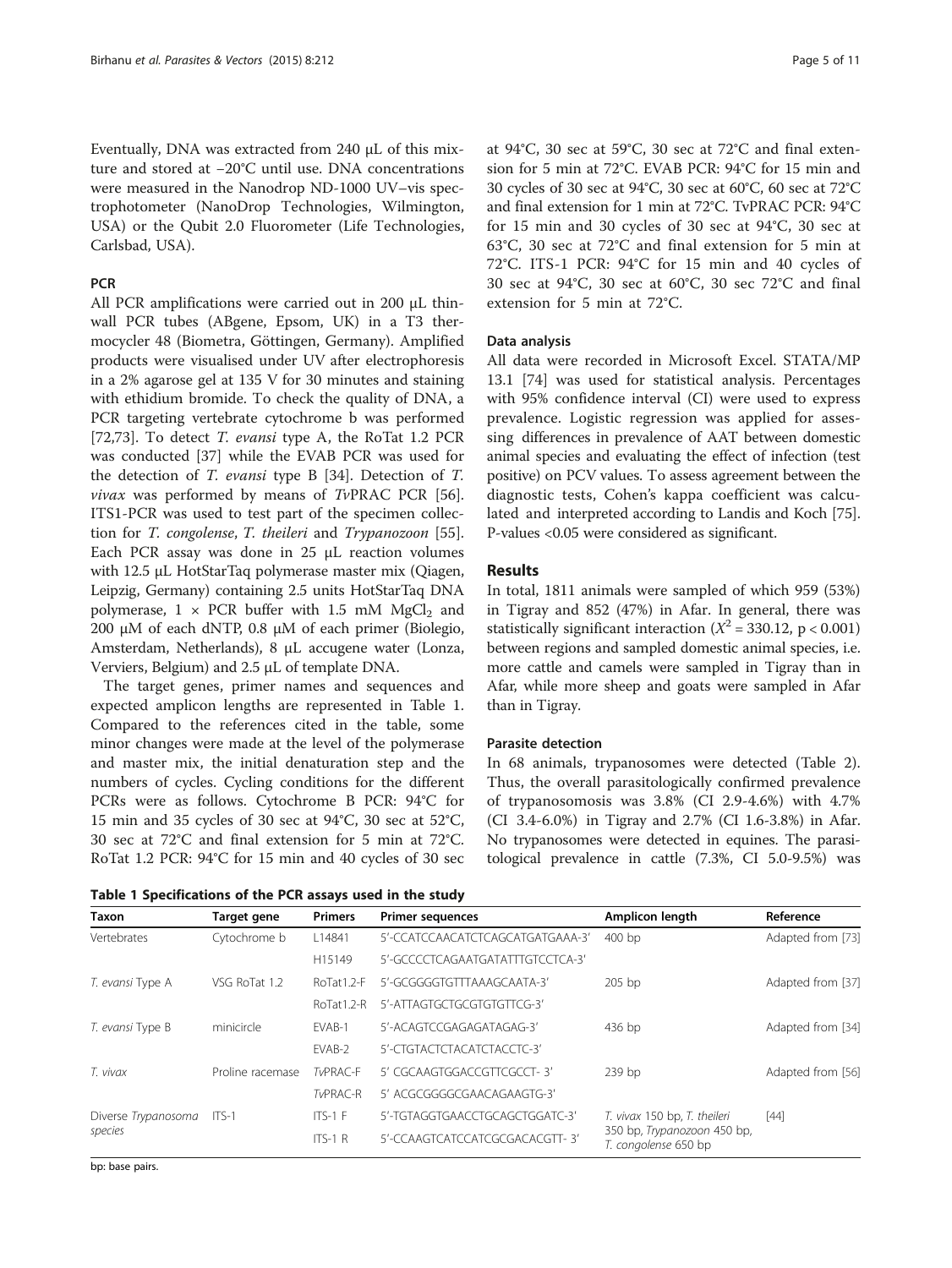| Diagnostic test   | Region       | Host species |         |        |        |                          |                          |        |
|-------------------|--------------|--------------|---------|--------|--------|--------------------------|--------------------------|--------|
|                   |              | Cattle       | Camel   | Goat   | Sheep  | Mule                     | Horse                    | Donkey |
| mHCT              | Tigray       | 32/411       | 11/343  | 1/60   | 1/64   | 0/10                     | 0/25                     | 0/46   |
|                   | Afar         | 4/82         | 19/411  | 0/204  | 0/117  | $\overline{\phantom{a}}$ | $\overline{\phantom{a}}$ | 0/38   |
|                   | <b>Total</b> | 36/493       | 30/754  | 1/264  | 1/181  | 0/10                     | 0/25                     | 0/84   |
| CATT/T.evansi     | Tigray       | 169/411      | 39/343  | 12/60  | 14/64  | 0/10                     | 0/25                     | 2/46   |
|                   | Afar         | 15/82        | 64/411  | 23/204 | 9/117  | $\sim$                   | $\sim$                   | 7/38   |
|                   | <b>Total</b> | 184/493      | 103/754 | 35/264 | 23/181 | 0/10                     | 0/25                     | 9/84   |
| TL                | Tigray       | 0/411        | 21/343  | 1/60   | 1/64   | 0/10                     | 0/25                     | 0/46   |
|                   | Afar         | 0/82         | 9/411   | 1/204  | 0/117  | $\sim$                   | $ \,$                    | 1/38   |
|                   | <b>Total</b> | 0/493        | 30/754  | 2/264  | 1/181  | 0/10                     | 0/25                     | 1/84   |
| RoTat 1.2 PCR     | Tigray       | 23/411       | 33/343  | 6/60   | 4/64   | 1/10                     | 7/25                     | 3/46   |
|                   | Afar         | 7/82         | 55/411  | 4/204  | 0/117  | $\sim$                   | $ \,$                    | 2/38   |
|                   | <b>Total</b> | 30/493       | 88/754  | 10/264 | 4/181  | 1/10                     | 7/25                     | 5/84   |
| <b>EVAB PCR</b>   | Tigray       | 0/411        | 0/343   | 0/60   | 0/64   | 0/10                     | 0/25                     | 0/46   |
|                   | Afar         | 0/82         | 4/411   | 0/204  | 0/117  | $\sim$                   | $\overline{\phantom{a}}$ | 0/38   |
|                   | <b>Total</b> | 0/493        | 4/754   | 0/264  | 0/181  | 0/10                     | 0/25                     | 0/84   |
| <b>TVPRAC PCR</b> | Tigray       | 13/411       | 16/343  | 2/60   | 1/64   | 0/10                     | 0/25                     | 0/46   |
|                   | Afar         | 0/82         | 10/411  | 3/204  | 3/117  | $\overline{\phantom{a}}$ | $\overline{\phantom{a}}$ | 3/38   |
|                   | <b>Total</b> | 13/493       | 26/754  | 8/264  | 4/181  | 0/10                     | 0/25                     | 3/84   |

<span id="page-5-0"></span>Table 2 Test positives over total number of animals for each host species within each region

significantly higher  $(z = 2.53, p = 0.011)$  than in camels (4.0%, CI 2.6-5.4%), sheep (0.6%, CI 0–1.7%) and goats  $(0.4\%, \text{CI } 0-1.2\%).$ 

#### Serology

With CATT/T.evansi, antibodies were detected in 354 animals (Table 2). Thus, the overall seroprevalence was 19.6% (CI 17.7-21.4%) with 24.6% (CI 21.9-27.3%) in Tigray and 13.9% (CI 11.5-16.2%) in Afar. Among the equines, CATT/T.evansi was only positive in donkeys (10.7%, CI 4.0-17.4%). The overall seroprevalence was significantly higher  $(z = 9.39, p < 0.001)$  in cattle  $(37.3\%$ , CI 33.1-41.6%) than in camels (13.7%, CI 11.2-16.1%), in goats (13.3%, CI 9.2-17.4%), in sheep (12.7%, CI 7.8-17.6%) and in donkeys (10.7%, CI 4.1-17.4%).

With the ITL (Table 2), T. evansi-specific antibodies were detected only in 34 animals (30 camels, 2 goats, 1 sheep and 1 donkey). Thus, the seroprevalence in ITL was 1.9% (34/1811, CI 1.3-2.5%).

Kappa statistics indicated a poor but significant agreement between CATT/T.evansi and ITL  $(p < 0.001,$ Table 3).

# Molecular diagnosis

The overall molecular prevalence of T. evansi type A assessed with RoTat 1.2 PCR was 145/1811 or 8.0% (CI 6.8-9.3%) with 8.0% (CI 6.3-9.8%) in Tigray and 8.0% (CI 6.2-9.8%) in Afar (Table 2). The molecular prevalence of T. evansi type A in camels (11.7%, CI 9.4-14.0%) was significantly higher ( $p < 0.001$ ) than in cattle (6.1%, CI 4.0-8.2%), donkeys (6.0%, CI 0.9-11.0%), goats (3.8%, CI 1.5-6.1%), and sheep (2.2%, 0.1-4.4%). The molecular prevalence of T. evansi type A was 28.0% (CI 10.4-45.6%) in horse and 10.0% (CI 7.6-27.6%) in mule. Kappa statistics indicated a poor but significant agreement between RoTat 1.2 PCR and the antibody detection tests, ITL and CATT/T. evansi ( $p < 0.001$ , Table 3). Among the 145 RoTat 1.2 PCR positives, only 71 were positive in

|  | Table 3 Degree of agreement between diagnostic tests |  |  |
|--|------------------------------------------------------|--|--|
|  |                                                      |  |  |

| Cross test                      | Observed (%) | Expected by chance (%) | Kappa |      |         |
|---------------------------------|--------------|------------------------|-------|------|---------|
| CATT/T.evansi and ITL           | 81.45        | 79.31                  | 0.10  | 8.45 | < 0.001 |
| CATT/T.evansi and RoTat 1.2 PCR | 80.29        | 75.58                  | 0.19  | 9.31 | < 0.001 |
| RoTat 1.2 PCR and ITL           | 92.10        | 90.42                  | 0.176 | 9.75 | < 0.001 |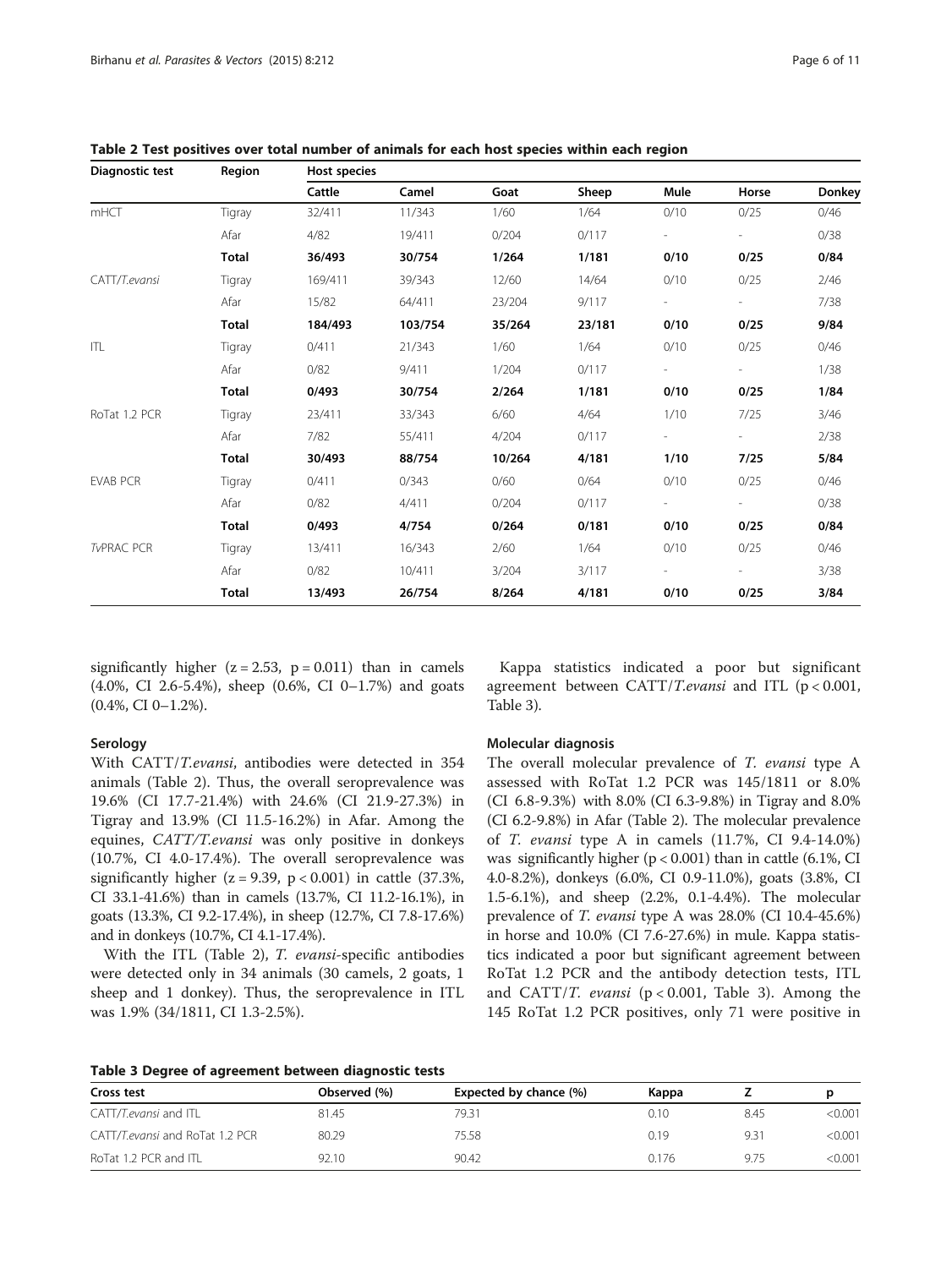CATT/T.evansi and only 18 were positive in ITL. Four camels, all from Awash Fentale district in Afar, were found positive in EVAB PCR indicating the presence of T. evansi type B. All four were negative in CATT/T.evansi and ITL although one of them was also positive in RoTat 1.2 PCR suggesting a mixed infection.

The overall molecular prevalence of T. vivax assessed with TvPRAC PCR was 54/1811 or 3.0% (CI 2.2-3.8%) with 3.3% (CI 2.2-4.5%) in Tigray and 2.6% (CI 1.5-3.7%) in Afar (Table [2\)](#page-5-0). The molecular prevalences of T. vivax were 3.5% (CI 2.2-4.8%) in camels, 3.0% in goats (CI 1.0- 5.1%), 2.6% (CI 1.2-4.1%) in cattle and 2.2% (CI 0.1-4.4%) in sheep and were not significantly different ( $p = 0.925$ ). All horses and mules were negative in TvPRAC PCR. The molecular prevalence of T. vivax in cattle from Tigray was 3.2% (13/411) but was 0% in Afar. Among the 54 TvPRAC PCR positives, 10 were also positive in CATT/T.evansi but were negative in RoTat 1.2 PCR. Only two camels and one goat were positive in both TvPRAC PCR and RoTat 1.2 PCR.

Among the 68 parasitologically positive animals, 32 cattle, 1 camel and 1 sheep were negative in the RoTat 1.2 PCR, EVAB PCR and TvPRAC PCR. To check for the possibility that mHCT detected T. theileri and T. congolense, ITS1-PCR was run on their specimens. Four cattle were positive for T. vivax and two cattle specimens were positive for T. theileri. Ten were negative.

Among the CATT/T.evansi positive animals, 269 (77%) were negative in all PCR tests (165 cattle, 42 camels, 33 goats, 22 sheep and 7 donkeys).

#### Packed cell volume (PCV)

In Table 4, the average PCV values and standard deviations (SD) are given according to the status of the animals in the mHCT, CATT/T. evansi, RoTat 1.2 PCR and TvPRAC PCR. Camels that were found positive in those tests had a significantly lower average PCV than the animals that were negative in the different tests. The average PCV in ITL positive camels  $(24.2% \pm 3.4%)$  was not significantly different from ITL negatives  $(25.7% \pm 3.59%)$  $(p = 0.05)$ . In cattle and equines, the average PCV value was significantly lower only in CATT/T.evansi positive animals. In sheep and goats, no significant differences in average PCV were observed.

# **Discussion**

In this cross sectional study, the mHCT, CATT/T.evansi, RoTat 1.2 ITL and RoTat 1.2 PCR, EVAB PCR and TvPRAC PCR were used to assess the non-tsetse transmitted AAT prevalence in domestic animals in two regions of northern Ethiopia, Tigray and Afar. The overall prevalence of AAT as assessed with mHCT was 3.75%

| <b>Test</b>   | <b>Species</b> | % PCV non-infected $\pm$ SD <sup>a</sup> | % PCV infected $\pm$ SD <sup>a</sup> | Regression coefficient value | $t^b$   | P <sup>c</sup> |
|---------------|----------------|------------------------------------------|--------------------------------------|------------------------------|---------|----------------|
| mHCT          | Camels         | $25.8 \pm 3.53$                          | $21.5 \pm 2.53$                      | $-4.23$                      | $-6.50$ | $< 0.001*$     |
|               | Cattle         | $25.9 \pm 5.25$                          | $24.9 \pm 5.49$                      | $-0.97$                      | $-1.07$ | 0.287          |
| CATT/T.evansi | Camels         | $25.9 \pm 3.46$                          | $23.8 \pm 3.87$                      | $-2.09$                      | $-5.59$ | $< 0.001*$     |
|               | Cattle         | $26.6 \pm 5.69$                          | $24.6 \pm 4.19$                      | $-2.02$                      | $-4.20$ | $< 0.001*$     |
|               | Equines        | $33.6 \pm 6.3$                           | $27.9 \pm 7.9$                       | $-5.71$                      | $-2.56$ | $0.012*$       |
|               | Goats          | $26.7 \pm 5.84$                          | $24.9 \pm 4.57$                      | $-1.79$                      | $-1.73$ | 0.084          |
|               | Sheep          | $25.1 \pm 5.57$                          | $22.9 \pm 6.11$                      | $-2.12$                      | $-1.77$ | 0.088          |
| RoTat 1.2 PCR | Camels         | $25.0 \pm 3.49$                          | $23.7 \pm 3.81$                      | $-2.16$                      | $-5.39$ | $< 0.001*$     |
|               | Cattle         | $25.8 \pm 5.25$                          | $26.3 \pm 5.56$                      | 0.53                         | 0.54    | 0.591          |
|               | Equines        | $33.2 \pm 6.6$                           | $33.1 \pm 7.1$                       | $-0.98$                      | $-0.05$ | 0.960          |
|               | Goats          | $26.5 \pm 5.68$                          | $23.3 \pm 5.89$                      | $-3.29$                      | $-1.79$ | 0.074          |
|               | Sheep          | $24.8 \pm 5.71$                          | $25.5 \pm 3.89$                      | 0.74                         | 0.26    | 0.796          |
| <b>TvPRAC</b> | Camels         | $25.7 \pm 3.57$                          | $23.8 \pm 3.77$                      | $-1.89$                      | $-2.65$ | $0.008*$       |
|               | Cattle         | $25.9 \pm 5.30$                          | $23.1 \pm 2.91$                      | $-2.83$                      | $-1.92$ | 0.056          |
|               | Equines        | $33.2 \pm 6.6$                           | $33.2 \pm 5$                         | $-0.003$                     | 0.00    | 0.999          |
|               | Goats          | $26.4 \pm 5.71$                          | $26.9 \pm 6.30$                      | 0.543                        | 0.26    | 0.792          |
|               | Sheep          | $24.8 \pm 5.70$                          | $23.8 \pm 4.33$                      | $-1.05$                      | $-0.36$ | 0.716          |

<sup>a</sup>SD: standard deviation.

<sup>b</sup>t: Student's t distribution value.<br><sup>c</sup>P: probability

P: probability.

\*Statistically significant reduction in PCV.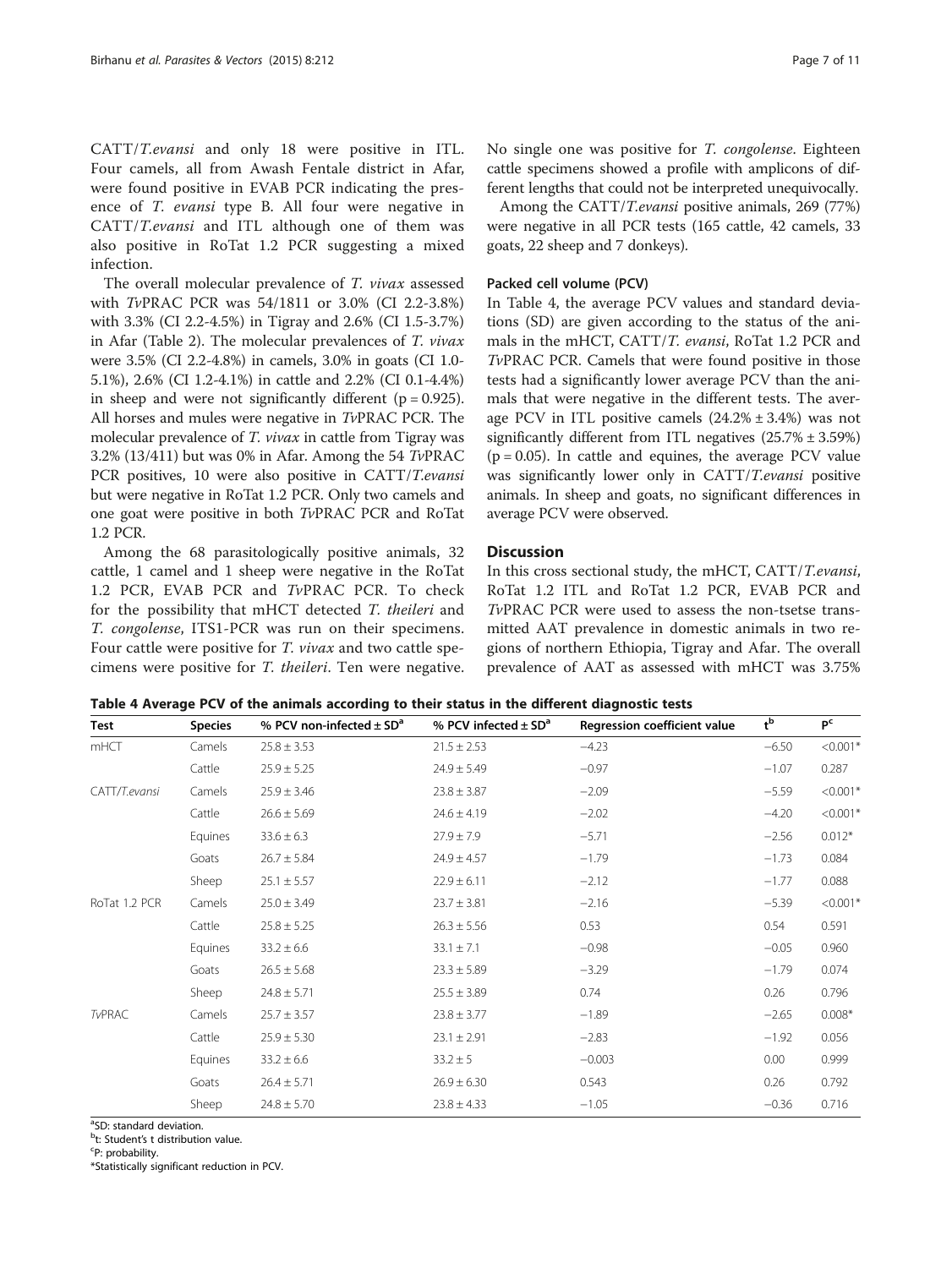which was similar to AAT prevalence reported in cattle from other tsetse-free areas in Ethiopia (3.2% in Gondar and Bale Lowlands) using the same technique [[44\]](#page-9-0). This is probably underestimating the real prevalence since mHCT is acknowledged to detect <50% of infections with low parasitaemia [\[49,](#page-9-0)[76\]](#page-10-0). Although only one goat and one sheep were positive in mHCT, this finding confirms the presence of trypanosomosis in small ruminants [[38,](#page-9-0)[77-79\]](#page-10-0). The fact that no single equine was positive in mHCT while some of them were positive in the T. evansi specific RoTat 1.2 PCR and the T. vivax specific TvPRAC PCR, indicates that in these animals the parasitaemia level remained under the lower detection limit of mHCT (about 60 trypanosomes/mL, [\[80\]](#page-10-0).

With RoTat 1.2 PCR, it was confirmed that all domestic animals are susceptible to infection with T. evansi type A but that camels and horses are particularly at risk [[21,22\]](#page-9-0). With EVAB PCR, we report for the first time the presence of T. evansi type B in camel in Ethiopia. Till today, T. evansi type B has only been isolated from camel in Kenya although indirect evidence exists that it also circulates in Sudan [[31,32,](#page-9-0)[81,82](#page-10-0)]. Furthermore, Hagos et al. suggested the existence of non-RoTat 1.2 T. evansi in camels from Bale zone in Ethiopia based on their finding that about one third of parasitologically positive camels were negative in CATT/T.evansi [[45\]](#page-9-0). Also in our study, all four camels with T. evansi type B were negative in  $CATT/T$ . evansi. These data suggest that *T. evansi* type *B* is not confined to Kenya but may occur in more East African countries and even beyond, thus calling for the adaptation of serological and molecular diagnostic tests, like CATT/T.evansi and RoTat 1.2 PCR, to ensure detection of both types of T. evansi without compromising specificity.

Our study also confirms that T. vivax can infect diverse domestic animal species, including donkeys [\[4](#page-8-0)]. The overall molecular prevalence of T. vivax as assessed with TvPRAC PCR was lower than reported in other studies [[44,56\]](#page-9-0). The present study shows that camels in Ethiopia can be infected with T. vivax and that infection is associated with morbidity reflected by a significant reduction in PCV. Co-infections with *T. vivax* and *T. evansi* were rare (2 camels, 1 goat) but characterised by low PCV (20–22.5%). Mixed infection by both parasites was also reported in [[83\]](#page-10-0).

As expected, ITS1 PCR confirmed the absence of T. congolense in the mHCT positive animals that were negative in RoTat 1.2 PCR and TvPRAC PCR but revealed four T. vivax infections that were not picked up by TvPRAC PCR. Interestingly, ten mHCT positive animals remained negative in all PCRs. In the single sheep, the presence of the non-pathogenic T. melophagium cannot be ruled out but the other nine negatives remain unexplained [\[84,85](#page-10-0)]. Also unexplained remain the 18 cattle

specimens showing a complex amplicon profile in ITS1 PCR, including a putative *T. vivax* specific 150 bp amplicon. In a previous study, which led to the development of the TvPRAC PCR, we observed that the ITS1 PCR can generate non-specific amplicons in the presence of cattle DNA rendering unequivocal interpretation of the results impossible [\[44](#page-9-0)]. Although the analytical sensitivity of TvPRAC is lower than of ITS1 PCR, it is still much higher than of mHCT [[56\]](#page-9-0). Therefore, mHCT positive and TvPRAC negative but ITS1 T. vivax positive specimens may be due to particular T. vivax strains not detectable in TvPRAC. To further investigate these unexplained results, it will be necessary to isolate the trypanosomes detected in the mHCT, which will be particularly challenging in case of T. vivax. Indeed, T. vivax is notoriously difficult to grow in laboratory rodents and/or in culture [[86,87](#page-10-0)].

Seroprevalence, as assessed with CATT/T.evansi was much higher than molecular prevalence which is not unexpected for several reasons. First, CATT/T.evansi cannot distinguish current from cured infection as detectable level of antibodies can persist for 2.3–22.6 month after trypanocidal treatment [[88,89\]](#page-10-0). Secondly, in particular in chronic infections, parasitaemia can be well below the detection limit of parasitological and even molecular diagnostic tests, a phenomenon well known in human African trypanosomosis but less studied in AAT [\[90,91](#page-10-0)]. Finally, as CATT/T.evansi is not 100% specific, false positive cases do occur [[92](#page-10-0)].

Still, the poor agreement between CATT/T.evansi and ITL is puzzling. Both serological tests detect antibodies against the VSG RoTat 1.2 that is considered specific for T. evansi type A. Although a limited loss in sensitivity of ITL when performed on filter paper eluates may be expected other factors may cause this discrepancy [\[70,93](#page-10-0)]. While ITL detects exclusively variant specific antibodies, CATT/T.evansi detects also antibodies directed against non-variant specific epitopes of VSG RoTAt 1.2 and other surface exposed antigens. Thus, infection with other trypanosomes, e.g. T. vivax, may lead to a positive result in CATT/T.evansi as was suggested in a study on bovine trypanosomosis in Suriname [[47](#page-9-0)[,60,94\]](#page-10-0). This crossreactivity caused by T. *vivax* infection may explain why all CATT/T.evansi positive cattle specimens remained negative in ITL. However, it provides no explanation why the 30 cattle specimens that were positive in RoTat 1.2 PCR remained negative in ITL and why from the 145 RoTat 1.2 PCR positives, only 71 were also positive in CATT/T. evansi. Is it possible that the target sequence of RoTat 1.2 PCR is also present in some particular T. vivax strains circulating in Afar and Tigray but that the gene containing that sequence is a pseudogene or a gene that is not expressed during an infection? As we were not able to isolate T. vivax strains during this study, a conclusive answer to this question cannot be given.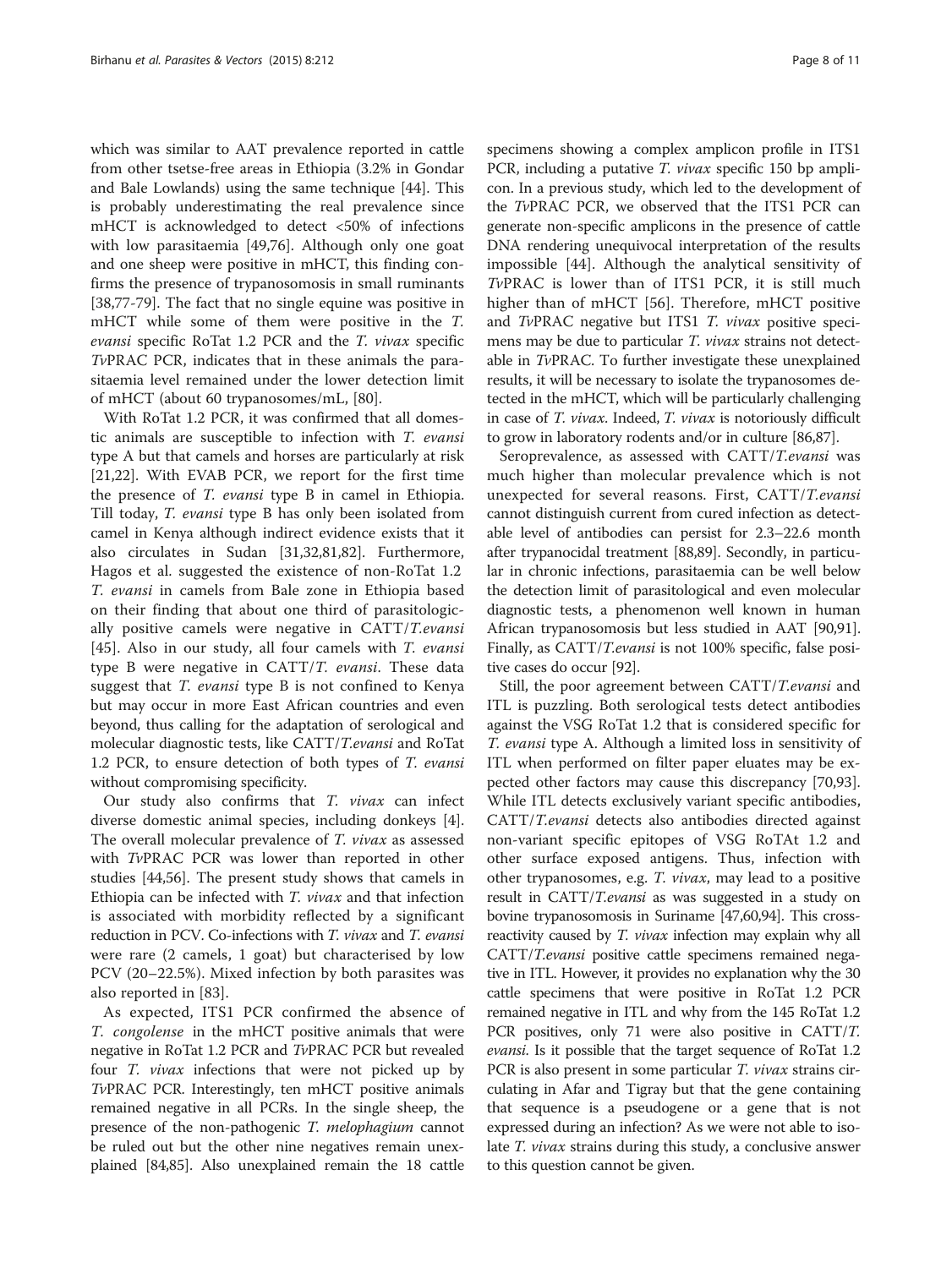<span id="page-8-0"></span>If one considers a low PCV as a morbidity marker, it is striking that mainly camels are susceptible to AAT as disease. Indeed, camels that were positive in mHCT, CATT/T.evansi, RoTat 1.2 PCR and TvPRAC PCR had a significantly lower PCV than camels that were negative in all these tests. Among the other host species, only cattle and equines that were positive in CATT/T.evansi had a significantly lower PCV than CATT/T.evansi negative animals again suggesting that most CATT/T.evansi positive animals were actually infected, whether with T. evansi or T. vivax.

Among the parasitologically positive animals, three quarter presented without or with only mild symptoms. As in the study region, it is common to treat only sick camels and bovines with trypanocidal drugs such as diminazine and isometamidum, asymptomatic infections remain without treatment and constitute an uncontrolled reservoir for the disease.

Our study has some limitations. Although intended, it was not possible to compare the AAT prevalence between Tigray and Afar since the number of examined individuals per animal species was considerably different between two study regions. Also, no stained blood preparations were prepared that would have allowed morphological characterisation of those parasites that were detected in the mHCT but that remained negative in the species-specific PCRs.

## Conclusions

This study shows that non-tsetse transmitted AAT is an important threat to the health of camels, equine and ruminants in Afar and Tigray regions in Ethiopia. In these regions,  $AAT$  is caused by  $T.$  vivax and  $T.$  evansi type A and type B, the latter only in camels. Hence, improving serological and molecular diagnostic tests to detect both types of T. evansi as well as T. vivax is necessary. Unexplained results obtained with the current diagnostic tests in bovine specimens warrant particular efforts to isolate and characterise trypanosome strains that circulate in Northern Ethiopia.

#### Abbreviations

CATT: Card agglutination test for trypanosomiasis; NTTAT: Non-tsetse transmitted animal trypanosomosis; RoTat: Rhode Trypanozoon antigenic type; TvPRAC: Trypanosoma vivax proline racemase; VSG: Variant surface glycoprotein.

#### Competing interests

The authors declare that they have no competing interests.

#### Authors' contributions

HB and PB conceived this study, generated, analysed and interpreted the data and prepared the manuscript. BG and GT contributed for the conception of the study and provided technical and infrastructural support to the field and laboratory work in Ethiopia. HA, RF, KW and AT participated in the field and part of the laboratory work. DB and SM performed the statistical analysis on the data. DT designed the map of the study areas. All authors revised and approved the final manuscript.

#### Acknowledgments

The PhD fellowships of Hadush Birhanu and Regassa Fikru were financed by the Belgian Directorate General for Development Cooperation. The funders had no role in study design, data collection and analysis, decision to publish, or preparation of the manuscript. We acknowledge the Mekelle University in Tigray, Ethiopia and the Katholieke Unversiteit Leuven, Belgium for supporting laboratory and field work. We are grateful to Kumulachew Belay, Habtu Siyoum, Semere Kiros, Tsehaye, Gidena Desta, Berihu Gebrekidan and Abreha Tesfay, Stijn Deborggraeve, Stijn Rogé, Nicolas Bebronne, Fatima Balharbi and Tessa De Block for technical assistance. The animal owners, contact persons and local administrators are acknowledged for their collaboration during the field work.

#### Author details

<sup>1</sup>College of Veterinary Medicine, Mekelle University, P. O. Box 2084, Mekelle Ethiopia. <sup>2</sup> Department of Biosystems, KU Leuven, Faculty of Bioscience Engineering, Kasteelpark Arenberg 30, B-3001, Leuven, Belgium. <sup>3</sup>Department of Biomedical Sciences, Institute of Tropical Medicine, Nationalestraat 155, Antwerp, Belgium. <sup>4</sup>College of Veterinary Medicine and Agriculture, Addis Ababa University, P.O. Box 34, Bishoftu, Ethiopia. <sup>5</sup>Department of Statistics College of Natural and Computational Sciences, Mekelle University, P.O.Box 231, Mekelle, Ethiopia. <sup>6</sup>School of Veterinary Medicine, Hawassa University, P.O. Box 05, Hawassa, Ethiopia.

#### Received: 28 November 2014 Accepted: 19 March 2015 Published online: 09 April 2015

#### References

- 1. CSA. Central Statistical Authority (CSA) of Federal Democratic Republic of Ethiopia: Agricultural sample report on livestock and livestock characterstics. Addis Ababa, Ethiopia: 2012:9–22. [[http://www.csa.gov.et/images/documents/](http://www.csa.gov.et/images/documents/pdf_files/nationalstatisticsabstract/2012/agriculture%202012.pdf) [pdf\\_files/nationalstatisticsabstract/2012/agriculture%202012.pdf](http://www.csa.gov.et/images/documents/pdf_files/nationalstatisticsabstract/2012/agriculture%202012.pdf)].
- 2. MOA. Ministry of Agriculture (MOA) Ethiopia Animal Health Year Book (2009/10). Addis Ababa: Federal Ministry of Agriculture Animal and Plant Health Regulatory Directorate (APHRD). Addis Ababa, Ethiopia: 2010:1–63. [[http://www.disasterriskreduction.net/fileadmin/user\\_upload/drought/docs/](http://www.disasterriskreduction.net/fileadmin/user_upload/drought/docs/Ethiopian%20Animal%20Health%20Year%20Book%202009-%2020101.pdf) [Ethiopian%20Animal%20Health%20Year%20Book%202009-%2020101.pdf\]](http://www.disasterriskreduction.net/fileadmin/user_upload/drought/docs/Ethiopian%20Animal%20Health%20Year%20Book%202009-%2020101.pdf).
- 3. Abebe G. Trypanosomosis in Ethiopia. Ethiop J Biol Sci. 2005;4:75–121.
- 4. Hoare CA. The Trypanosomes of Mamals. A Zoological Monograph. Oxford, UK: Blackwell Scientific Publications; 1972.
- 5. Da Silva AS, Garcia Perez HA, Costa MM, Franca RT, De Gasperi D, Zanette RA, et al. Horses naturally infected by Trypanosoma vivax in southern Brazil. Parasitol Res. 2011;108:23–30.
- 6. Van den Bossche P. The Development of A New Strategy For The Sustainable Control of Bovine Trypanosomosis In South Africa, PhD thesis. Pretoria, South Africa: University of Pretoria; 2000.
- 7. Da Silva AS, Pierezan F, Wolkmer P, Costa MM, Oliveiro CB, Tonin AA, et al. Pathological findings associated with experimental infection by Trypanosoma evansi in cats. J Comp Pathol. 2010;142:170–6.
- 8. Losos GJ. Infectious Diseases of Tropical Diseases of Domestic Animals. New York: Churchill Livingstone; 1986.
- 9. Gutierrez C, Corbera JA, Juste MC, Doreste F, Morales I. An outbreak of abortions and high neonatal mortality associated with Trypanosoma evansi infection in dromedary camels in the Canary Islands. Vet Parasitol. 2005;130:163–8.
- 10. Lohr KF, Pholpark S, Siriwan P, Leesirikul N, Srikitjakarn L, Staak C. Trypanosoma evansi infection in buffaloes in North-East Thailand. II. Abortions. Trop Anim Health Prod. 1986;18:103–8.
- 11. Dagnatchew Z. Trypanosomiasis in Ethiopia. In: Third International Symposium on Veterinary Epidemiology and Economics. Arlington, Virginia, USA: Veterinary Medicine Publishing Company; 1982. p. 467–73.
- 12. Abebe G, Yilma J. Trypanosomosis: a threat to cattle production in Ethiopia. Rev Med Vet. 1996;147:897–902.
- 13. Moloo SK, Gettinby G, Olubayo RO, Kabata JM, Okumu IO. A comparison of African buffalo, N'Dama and Boran cattle as reservoirs of Trypanosoma vivax for different Glossina species. Parasitology. 1993;106:277–82.
- 14. Osório AL, Madruga CR, Desquesnes M, Soares CO, Ribeiro LR, Costa SC. Trypanosoma (Duttonella) vivax: its biology, epidemiology, pathogenesis, and introduction in the New World-a review. Mem Inst Oswaldo Cruz. 2008;103:1–13.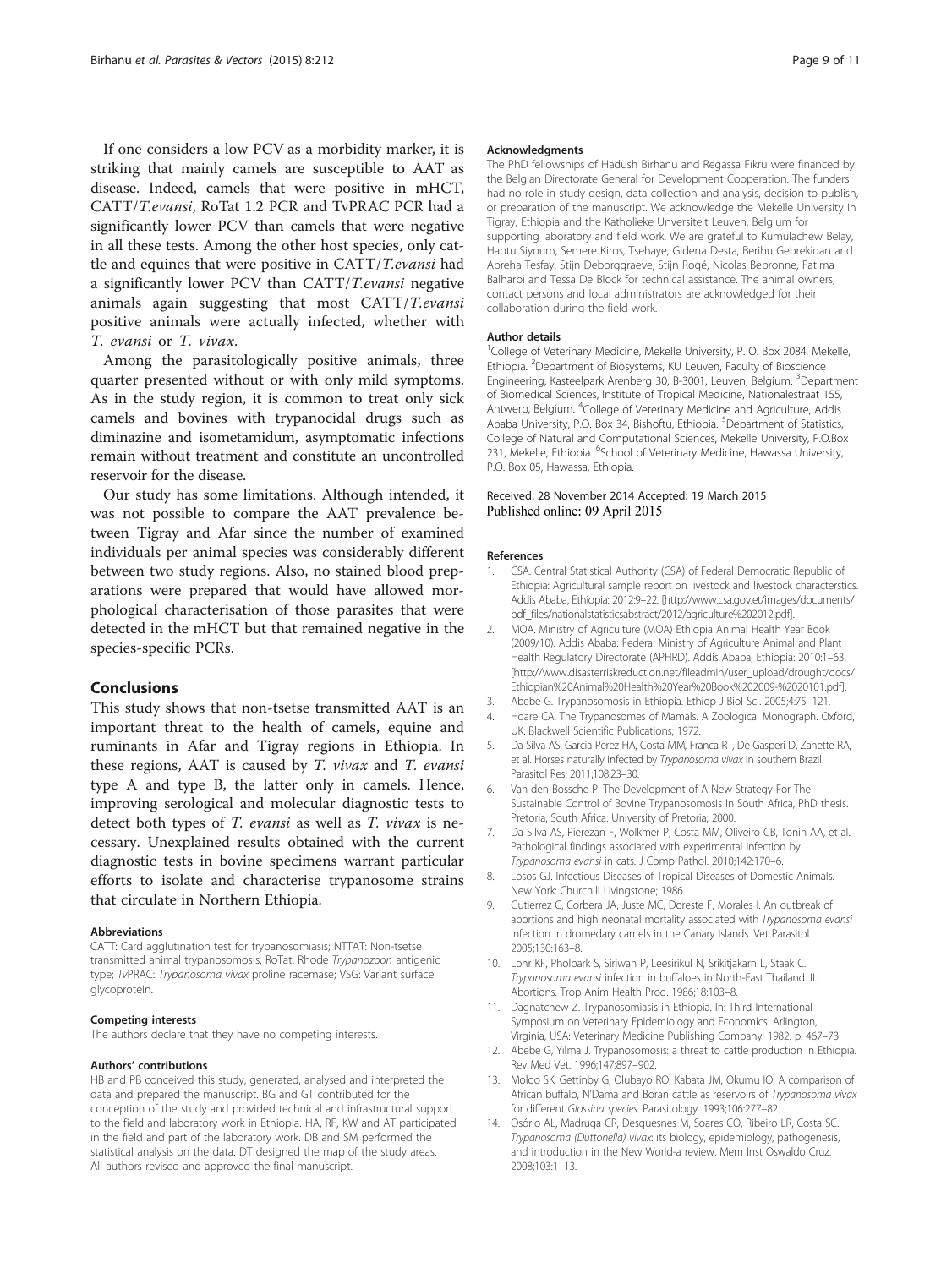- <span id="page-9-0"></span>15. Mihok S, Maramba O, Munyoki E, Kagoiya J. Mechanical transmission of Trypanosoma spp. by African Stomoxyinae (Diptera: Muscidae). Trop Med Parasitol. 1995;46:103–5.
- 16. Oluwafemi A, Ilemobade A, Laseined E. The impact of African animal trypanosomosis and tsetse on the livelihood and wellbeing of cattle and their owners in the BICOT study area of Nigeria. Sc Res Essays. 2007;2:380–3.
- 17. Cortez AP, Ventura RM, Rodrigues AC, Batista JS, Paiva F, Añez N, et al. The taxonomic and phylogenetic relationships of Trypanosoma vivax from South America and Africa. Parasitology. 2006;133:159–69.
- 18. Raina AK, Kumar R, Rajora VS, Sridhar, Singh RP. Oral transmission of Trypanosoma evansi infection in dogs and mice. Vet Parasitol. 1985;18:67–9.
- 19. Sinha PK, Mukherjee GS, Das MS, Lahiri RK. Outbreak of trypanosomiasis evansi amongst tigers and jaguars in the zoological garden, Calcutta. Indian Vet J. 1971;48:306–10.
- 20. Langridge WP. A tsetse and Trypanosomiasis Survey of Ethiopia. London: Ministry of Overseas Development; 1976.
- 21. Desquesnes M, Holzmüller P, Lai DH, Dargantes A, Lun ZR, Jittaplapong S. Trypanosoma evansi and surra: a review and perspectives on origin, history, distribution, taxonomy, morphology, hosts, and pathogenic effects. Biomed Res Int. 2013;2013:ID 194176.
- 22. Desquesnes M, Dargantes A, Lai DH, Lun ZR, Holzmüller P, Jittapalapong S. Trypanosoma evansi and surra: a review and perspectives on transmission, epidemiology and control, impact, and zoonotic aspects. Biomed Res Int. 2013;2013:ID 321237.
- 23. Gutierrez C, Corbera JA, Morales M, Büscher P. Trypanosomosis in goats: current status. Ann N Y Acad Sci. 2006;1081:300–10.
- 24. Holland WG, Do TT, Huong NT, Dung NT, Thanh NG, Vercruysse J, et al. The effect of Trypanosoma evansi infection on pig performance and vaccination against classical swine fever. Vet Parasitol. 2003;111:115–23.
- 25. Singla LD, Juyal PD, Sharma NS. Immune responses to haemorrhagic septicaemia (HS) vaccination in Trypanosoma evansi infected buffalo-calves. Trop Anim Health Prod. 2010;42:589–95.
- 26. Holland WG, My LN, Dung TV, Thanh NG, Tam PT, Vercruysse J, et al. The influence of T. evansi infection on the immuno-responsiveness of experimentally infected water buffaloes. Vet Parasitol. 2001;102:225–34.
- 27. Songa Bajyana E, Paindavoine P, Wittouck E, Viseshakul N, Muldermans S, Steinert M, et al. Evidence for kinetoplast and nuclear DNA homogeneity in Trypanosoma evansi isolates. Mol Biochem Parasitol. 1990;43:167–79.
- 28. Ou YC, Giroud C, Baltz T. Kinetoplast DNA analysis of four Trypanosoma evansi strains. Mol Biochem Parasitol. 1991;46:97–102.
- 29. Lun ZR, Brun R, Gibson W. Kinetoplast DNA and molecular karyotypes of Trypanosoma evansi and Trypanosoma equiperdum from China. Mol Biochem Parasitol. 1992;50:189–96.
- 30. Verloo D, Magnus E, Büscher P. General expression of RoTat 1.2 variable antigen type in Trypanosoma evansi isolates from different origin. Vet Parasitol. 2001;97:183–9.
- 31. Borst P, Fase-Fowler F, Gibson WC. Kinetoplast DNA of Trypanosoma evansi. Mol Biochem Parasitol. 1987;23:31–8.
- 32. Ngaira JM, Olembo NK, Njagi EN, Ngeranwa JJ. The detection of non-RoTat 1.2 Trypanosoma evansi. Exp Parasitol. 2005;110:30–8.
- 33. Njiru ZK, Constantine CC, Ndung'u JM, Robertson I, Okaye S, Thompson RC, et al. Detection of Trypanosoma evansi in camels using PCR and CATT/T. evansi tests in Kenya. Vet Parasitol. 2004;124:187–99.
- 34. Njiru ZK, Constantine CC, Masiga DK, Reid SA, Thompson RC, Gibson WC. Characterization of Trypanosoma evansi type B. Infect Genet Evol. 2006;6:292–300.
- 35. Gibson WC, Wilson AJ, Moloo SK. Characterisation of Trypanosoma (Trypanozoon) evansi from camels in Kenya using isoenzyme electrophoresis. Res Vet Sci. 1983;34:114–8.
- 36. Bajyana Songa E, Hamers-Casterman C, Hamers R, Pholpark M, Pholpark S, Leidl K, et al. The use of the card agglutination test (Testryp CATT) for the detection of T. evansi infection: a comparison with other trypanosomiasis diagnostic tests under field conditions in Thailand. Ann Soc Belg Med Trop. 1987;67:137–48.
- 37. Claes F, Radwanska M, Urakawa T, Majiwa PA, Goddeeris B, Büscher P. Variable Surface Glycoprotein RoTat 1.2 PCR as a specific diagnostic tool for the detection of Trypanosoma evansi infections. Kinetoplastid Biol Dis. 2004;3:3.
- 38. Sinshaw A, Abebe G, Desquesnes M, Yoni W. Biting flies and Trypanosoma vivax infection in three highland districts bordering lake Tana, Ethiopia. Vet Parasitol. 2006;142:35–46.
- 39. Codjia V, Mulatu W, Majiwa PA, Leak SG, Rowlands GJ, Authié E, et al. Epidemiology of bovine trypanosomiasis in the Ghibe valley, southwest Ethiopia. 3. Occurrence of populations of Trypanosoma congolense resistant to diminazene, isometamidium and homidium. Acta Trop. 1993;53:151–63.
- 40. Rowlands GJ, Mulatu W, Authié E, d'Ieteren GD, Leak SG, Nagda SM, et al. Epidemiology of bovine trypanosomiasis in the Ghibe valley, southwest Ethiopia. 2. Factors associated with variations in trypanosome prevalence, incidence of new infections and prevalence of recurrent infections. Acta Trop. 1993;53:135–50.
- 41. Hagos A, Degefa G, Yacob H, Fikru R, Alemu T, Feseha G, et al. Seroepidemiological survey of trypanozoon infection in horses in the suspected dourine-infected Bale highlands of the Oromia region, Ethiopia. Rev Sci Tech. 2010;29:649–54.
- 42. Miruk A, Hagos A, Yacob HT, Asnake F, Basu AK. Prevalence of bovine trypanosomosis and trypanocidal drug sensitivity studies on Trypanosoma congolense in Wolyta and Dawero zones of southern Ethiopia. Vet Parasitol. 2008;152:141–7.
- 43. Cherenet T, Sani RA, Speybroeck N, Panandam JM, Nadzr S, Van den Bossche P. A comparative longitudinal study of bovine trypanosomiasis in tsetse-free and tsetse-infested zones of the Amhara Region, northwest Ethiopia. Vet Parasitol. 2006;140:251–8.
- 44. Fikru R, Goddeeris BM, Delespaux V, Moti Y, Tadesse A, Bekana M, et al. Widespread occurrence of Trypanosoma vivax in bovines of tsetse- as well as non-tsetse-infested regions of Ethiopia: a reason for concern? Vet Parasitol. 2012;190:355–61.
- 45. Hagos A, Yilkal K, Esayass T, Alemu T, Fikru R, Fesseha G, et al. Parasitological and serological survey on trypanosomosis (surra) in camels in dry and wet areas of Bale Zone, Oromyia Region, Ethiopia. Rev Med Vet. 2009;160:569–73.
- 46. Aradaib Imadeldin E, Majid Ali A. A simple and rapid method for detection of Trypanosoma evansi in the dromedary camel using a nested polymerase chain reaction. Kinetoplastid Biol Dis. 2006;5:1–6.
- 47. Büscher P. Diagnosis of human and animal African trypanosomiasis. In: Black SJ, Seed JR, editors. The African Trypanosomes. Boston: Kluwer Academic Publishers; 2001. p. 51–63.
- 48. Woo PTK. The haematocrit centrifuge for the detection of trypanosomes in blood. Can J Zool. 1969;47:921–3.
- 49. Murray M, Murray PK, McIntyre WI. An improved parasitological technique for the diagnosis of African trypanosomiasis. Trans R Soc Trop Med Hyg. 1977;71:325–6.
- 50. Lanham SM, Godfrey DG. Isolation of salivarian trypanosomes from man and other mammals using DEAE-cellulose. Exp Parasitol. 1970;28:521–34.
- 51. Lumsden WH, Kimber CD, Evans DA, Doig SJ. Trypanosoma brucei: miniature anion-exchange centrifugation technique for detection of low parasitaemias: Adaptation for field use. Trans R Soc Trop Med Hyg. 1979;73:312–7.
- 52. Zillmann U, Konstantinov SM, Berger MR, Braun R. Improved performance of the anion-exchange centrifugation technique for studies with human infective African trypanosomes. Acta Trop. 1996;62:183–7.
- Büscher P, Mumba ND, Kabore J, Lejon V, Robays J, Jamonneau V, et al. Improved models of mini Anion Exchange Centrifugation Technique (mAECT) and Modified Single Centrifugation (MSC) for sleeping sickness diagnosis and staging. PLoS Negl Trop Dis. 2009;3:e471.
- 54. Konnai S, Mekata H, Mingala CN, Abes NS, Gutierrez CA, Herrera JR, et al. Development and application of a quantitative real-time PCR for the diagnosis of surra in water buffaloes. Infect Genet Evol. 2009;9:449–52.
- Desquesnes M, McLaughlin G, Zoungrana A, Davila AM. Detection and identification of Trypanosoma of African livestock through a single PCR based on internal transcribed spacer 1 of rDNA. Int J Parasitol. 2001;31:610–4.
- 56. Fikru R, Hagos A, Rogé S, Reyna-Bello A, Gonzatti MI, Merga B, et al. A proline racemase based PCR for identification of Trypanosoma vivax in cattle blood. PLoS One. 2014;9:e84819.
- 57. World Animal Health (OIE). Trypanosoma evansi Infection (surra). 2012 [[http://www.oie.int/fileadmin/Home/eng/Health\\_standards/tahm/2.01.17\\_](http://www.oie.int/fileadmin/Home/eng/Health_standards/tahm/2.01.17_TRYPANO_SURRA.pdf) [TRYPANO\\_SURRA.pdf](http://www.oie.int/fileadmin/Home/eng/Health_standards/tahm/2.01.17_TRYPANO_SURRA.pdf)].
- 58. Bajyana Songa E, Hamers R. A card agglutination test (CATT) for veterinary use based on an early VAT RoTat 1/2 of Trypanosoma evansi. Ann Soc Belg Med Trop. 1988;68:233–40.
- 59. Camargo RE, Uzcanga GL, Bubis J. Isolation of two antigens from Trypanosoma evansi that are partially responsible for its cross-reactivity with Trypanosoma vivax. Vet Parasitol. 2004;123:67–81.